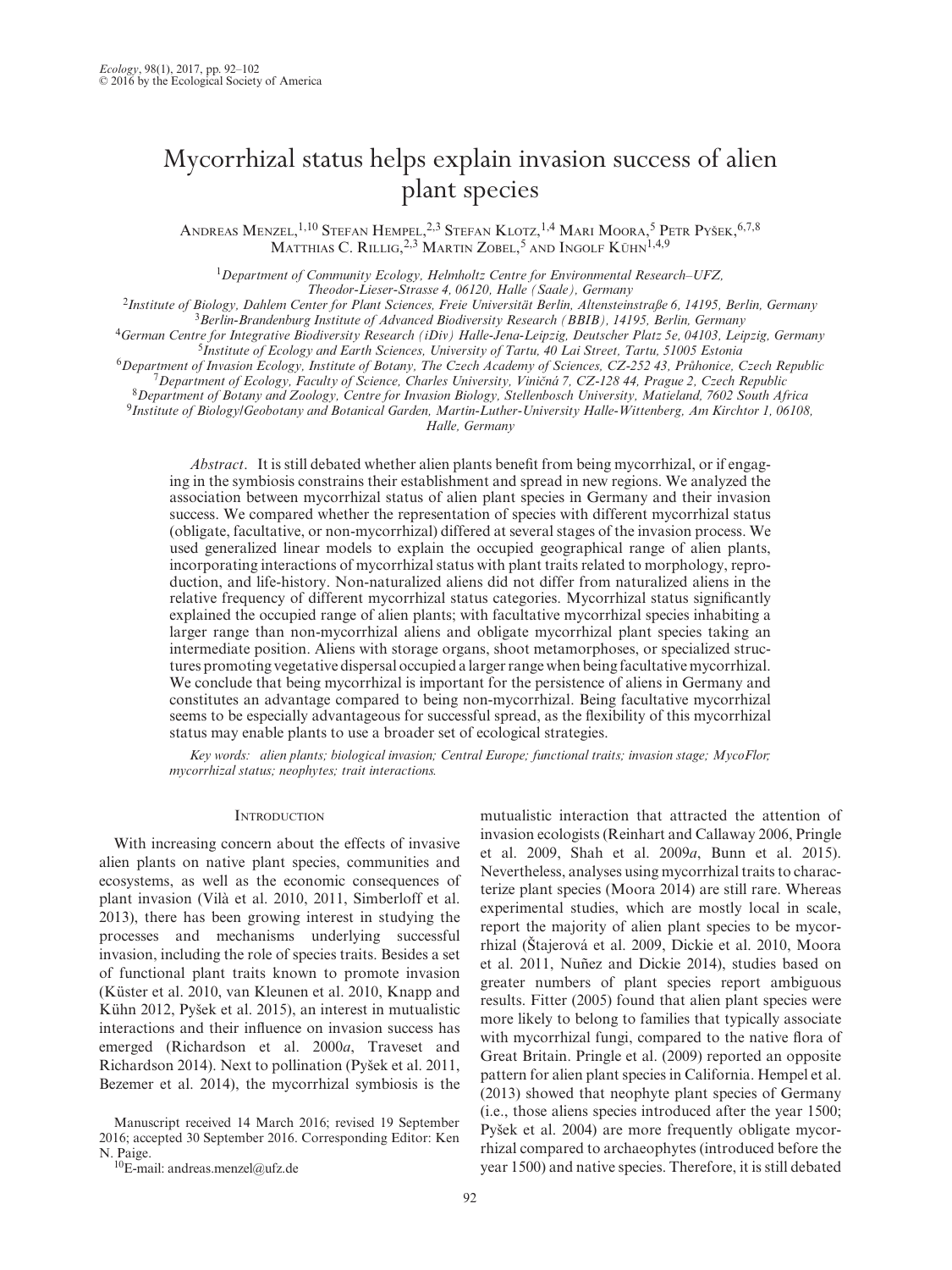whether alien plant species benefit from being mycorrhizal, or whether engaging in the symbiosis constrains their establishment and geographical spread in the new environment and region. A few case studies report positive impacts of the mycorrhizal symbiosis on the growth and development of alien plant species, resulting in a competitive advantage over native species (Fumanal et al. 2006, Sun and He 2010, Chmura and Gucwa-Przepiora 2012). In a meta-analysis conducted by Bunn et al. (2015), the authors did not find a positive correlation between arbuscular mycorrhizal (AM) colonization and growth response in invasive plants, but invasives were more colonized by mycorrhizal fungi, when grown in direct competition with natives. Additionally, the spread of alien plants may be inhibited if required specific fungal partners are not co-introduced (Pringle et al. 2009).

Relationships with mycorrhizal fungi are of great importance in shaping the ecology of plant species and communities (Hartnett and Wilson 2002, van der Heijden et al. 2003, Klironomos et al. 2011), including those invaded by alien species (Callaway et al. 2004, Hawkes et al. 2006). Incorporating plant mycorrhizal status and other mycorrhiza-related plant functional traits may thus help to provide further understanding of the establishment of alien plant species and their invasion success. Three groups of plant species can be distinguished according to their mycorrhizal status: (1) obligate mycorrhizal (OM) plant species that are always colonized by mycorrhizal fungi, (2) facultative mycorrhizal (FM) plant species that are colonized under some conditions but not others, and (3) non-mycorrhizal (NM) plant species that are never found to be colonized by mycorrhizal fungi (Smith and Read 2008, Moora 2014). It is important to note that plant mycorrhizal status and plant mycorrhizal dependency (or responsiveness) are distinct plant traits, not to be confused (Moora 2014). While mycorrhizal dependency depicts plant species growth responses under given conditions, mycorrhizal status does not give direct information about the functional significance of mycorrhizal colonization for plant individuals. It rather refers to the mere presence/absence of fungal colonization, and can be used as a proxy for estimating the potential importance of mycorrhizal symbiosis for plants at species level.

The mycorrhizal symbiosis potentially affects the nutrient uptake and C economy of plant species (van der Heijden et al. 2015). Depending on mycorrhizal type, mycorrhizal fungi can supply up to 90% of plant P uptake (Smith and Smith 2011) as well as a significant amount of plant N uptake (Hobbie and Hobbie 2008), and can consume up to 50% of a plant's net primary production (Hobbie and Hobbie 2008). Therefore, we expect trade-offs between mycorrhizal status and the expression of other plant traits, which require further plant investment, such as the development of morphological structures for storage, dispersal, or vegetative or sexual propagation (Onipchenko and Zobel 2000, Philip et al. 2001, Varga 2010). Küster et al. (2008) demonstrated that trait interactions help explain the invasion success of alien plants in Germany. However, these authors did not include mycorrhizal plant traits. Here we test for interactions between mycorrhizal status and other functional traits on neophyte invasion success in order to improve our understanding of potential ecological strategies involving the symbiosis.

Although Hempel et al. (2013) found that neophytes in the flora of Germany are more frequently OM in comparison with archaeophyte and native plant species, this cannot be used to make inferences about the role of mycorrhizal status in invasion success, as the importance of being mycorrhizal may change during the different stages of invasion (Shah et al. 2009*a*, Blackburn et al. 2011). In the present study, we aim to answer the following questions: (1) Does the relative frequency of different mycorrhizal statuses (OM, FM, NM) differ between groups of neophyte plant species at different stages of invasion in the German flora, i.e., (a) casual (non-naturalized) species, (b) species naturalized only in human-made habitats, and (c) species also naturalized in habitats with (semi)natural vegetation? (2) Do these groups of neophytes differ from archaeophyte and native plant species in the relative frequency of different mycorrhizal status categories? (3) Do certain combinations of mycorrhizal status and other functional plant traits underlie invasion success?

### **METHODS**

Plant species distribution data were obtained from the 2003 version of FLORKART, a database of the German Network for Phytodiversity, provided by the German Federal Agency for Nature Conservation (*available online*11). For our analysis, we used a grid where the total area of Germany is divided into cells of 10' longitude  $\times$  6' latitude (arcminutes, i.e.,  $\sim$ 130 km<sup>2</sup>) size, resulting in 2,995 grid cells. We used the number of occupied grid cells as a proxy for the invasion success of each particular neophyte. Therefore, this measure potentially ranges from 1 to 2,995 occupied grid cells.

Information on species status with respect to immigration time (i.e., native, archaeophyte, neophyte) and stage of invasion, i.e., (1) casual species that are not a permanent component of the flora and depend on the repeated supply of propagules by humans for their occurrence in the wild (Richardson et al. 2000*b*), (2) species naturalized only in human-made habitats, and (3) species also naturalized in habitats with (semi) natural vegetation, were obtained from BiolFlor (Klotz et al. 2002), as was information on plant functional traits (Table 1). In addition to the traits in BiolFlor, we used N fixation ability as a supplemental trait, since this trait also constitutes an important mutualistic symbiosis besides the formation of

<sup>11</sup> <http://www.floraweb.de>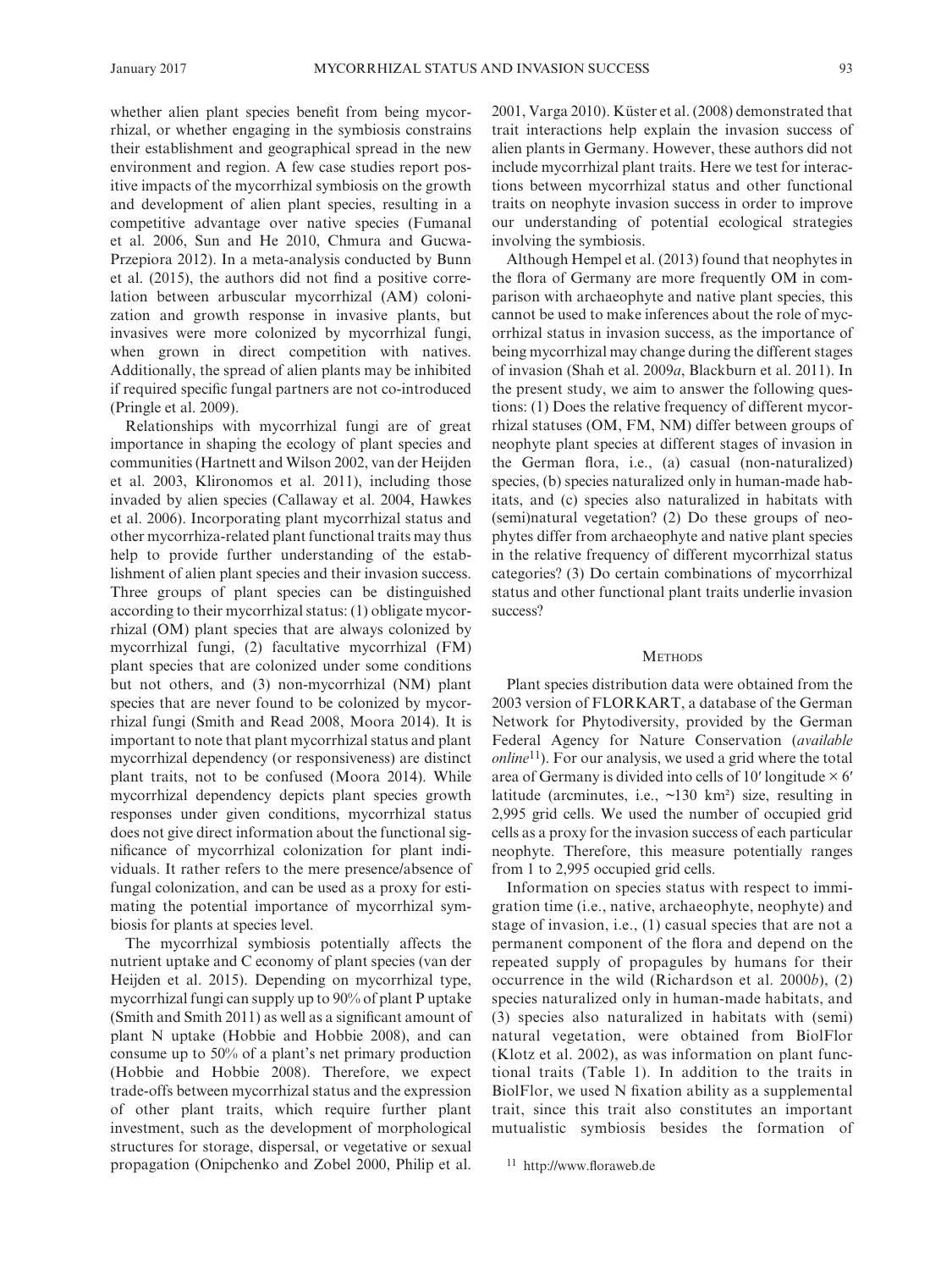mycorrhizas. We assigned a "yes, N fixing" to all plant species of the *Fabaceae* family and genus *Alnus* and a "no, not N fixing" to all other plant species (Table 1). Plant functional traits were selected according to their potential to impose an energy cost, in terms of C and nutrients, on the plant species, which might be ameliorated (in the case of N or P) or exacerbated (in the case of C) by the symbiosis.

Information on mycorrhizal status for each plant species—OM, FM, or NM—was taken from the MycoFlor database (Hempel et al. 2013). In total, we analyzed the invasion success of 266 neophytes in the German flora: 64 plant species were casual, 112 naturalized only in human-made habitats, and 90 also naturalized in habitats with (semi)natural vegetation. Of the total number of neophytes considered, 180 were OM, 48 FM, and 38 NM. In turn, of the total number of mycorrhizal neophytes (OM and FM), 211 were arbuscular mycorrhizal, seven ectomycorrhizal, four ericoid mycorrhizal, and six were arbuscular and ectomycorrhizal. Besides mycorrhizal status, the availability of trait information differed among species for the other selected traits (Table 1). We did not analyze very rare attributes (trait values), which are those with <10 species per group. This resulted in different numbers of species per plant trait (Table 1).

Four questions were tested using *G* tests of goodness of fit with expected extrinsic frequencies (Sokal and Rohlf 1995): whether or not (1) neophyte plant species at different stages of invasion differ from neophytes collectively in terms of the relative frequency of different mycorrhizal status categories represented; (2) casual neophytes differ from neophytes naturalized in human-made and/or (semi)natural habitats; (3) casual neophytes differ from archaeophyte and native plant species; and (4) neophytes naturalized in human-made habitats and/or (semi) natural habitats differ from archaeophyte and native plant species.

As a second step, the number of grid cells occupied was used as response variable in models of neophyte invasion success, with plant mycorrhizal status and the additional selected plant traits as predictors. We used generalized linear models with a negative binomial error distribution to account for overdispersion and established a model for each of the functional plant traits, i.e., including the main effects of the functional trait and mycorrhizal status, along with their interaction. Due to their common evolutionary history, phylogenetically closely related species are more likely to be functionally similar compared to more distantly related species (Felsenstein 1985, Harvey and Pagel 1991). We took into account the phylogenetic relatedness of plant species using the phylogenetic tree DaPhnE provided by Durka and Michalski (2012). A modification of the approach of Bini et al. (2009), originally proposed to account for spatial dependencies, was used to incorporate phylogenetic relatedness within the generalized linear models. The triangular phylogenetic distance matrix was

TABLE 1. Summary of selected plant functional traits for modeling invasion success in interaction with plant mycorrhizal status.

| Functional trait                                       | Value                                                                            | No.<br>species |
|--------------------------------------------------------|----------------------------------------------------------------------------------|----------------|
| Growth form                                            | woody; non-woody                                                                 | 266            |
| Storage organ<br>(existence)                           | yes; no                                                                          | 266            |
| Storage organ                                          | none; pleiocorm;<br>rhizome; runner;<br>variable                                 | 239            |
| Root metamorphoses<br>(existence)                      | yes; no                                                                          | 266            |
| Root metamorphoses                                     | none; root shoot;<br>primary storage root                                        | 262            |
| Shoot metamorphoses<br>(existence)                     | yes; no                                                                          | 266            |
| Shoot metamorphoses                                    | none; pleiocorm;<br>rhizome; runner                                              | 238            |
| Vegetative propagation<br>and dispersal<br>(existence) | yes; no                                                                          | 266            |
| Vegetative propagation<br>and dispersal                | none; rhizome; runner;<br>variable                                               | 226            |
| Reproduction strategy                                  | predominantly via seeds;<br>seeds and vegetative;<br>predominantly<br>vegetative | 266            |
| Life span                                              | annual; perennial;<br>variable                                                   | 260            |
| Leaf persistence                                       | summer green;<br>overwintering green;<br>persistent green                        | 243            |
| N fixation ability                                     | yes; no                                                                          | 266            |

*Notes:* For details on traits (except N fixation ability) see Klotz et al. (2002). Pleiocorm: system of compact, perennial shoots occurring at the proximal end of the persistent primary root. Rhizome: transformed shoot growing subterraneously or close to the soil surface, mostly thickened with short internodes with adventitious roots. Runner: usually lateral shoots with long, thin internodes and adventitious roots; severance from the mother plant causes the formation of individual ramets. Traits referring to storage organs and shoot metamorphoses share most of their trait values but do not necessarily need to be the same, e.g., rhizomes can be shoots and storage organs but not every rhizome is a storage organ (see Appendix S1 for trait correlations).

subjected to a principal coordinates analysis. The resulting eigenvectors that jointly explained at least 99% of the phylogenetic distance were regressed on the residuals of the models. Significant eigenvectors (i.e., phylogenetic filters) were then added as covariates to each particular model. Moreover, the distribution of alien plants is correlated with residence time: the longer a species is present in a region, the more propagules are spread and the probability of establishment and successful spread increases (Pyšek and Jarošík 2006, Williamson et al. 2009, Pyšek et al. 2015). To assure that our analysis was not confounded by the residence times of neophytes, we regressed species introduction time on their occupied geographical range. Information on the time of introduction was available for 130 of the 266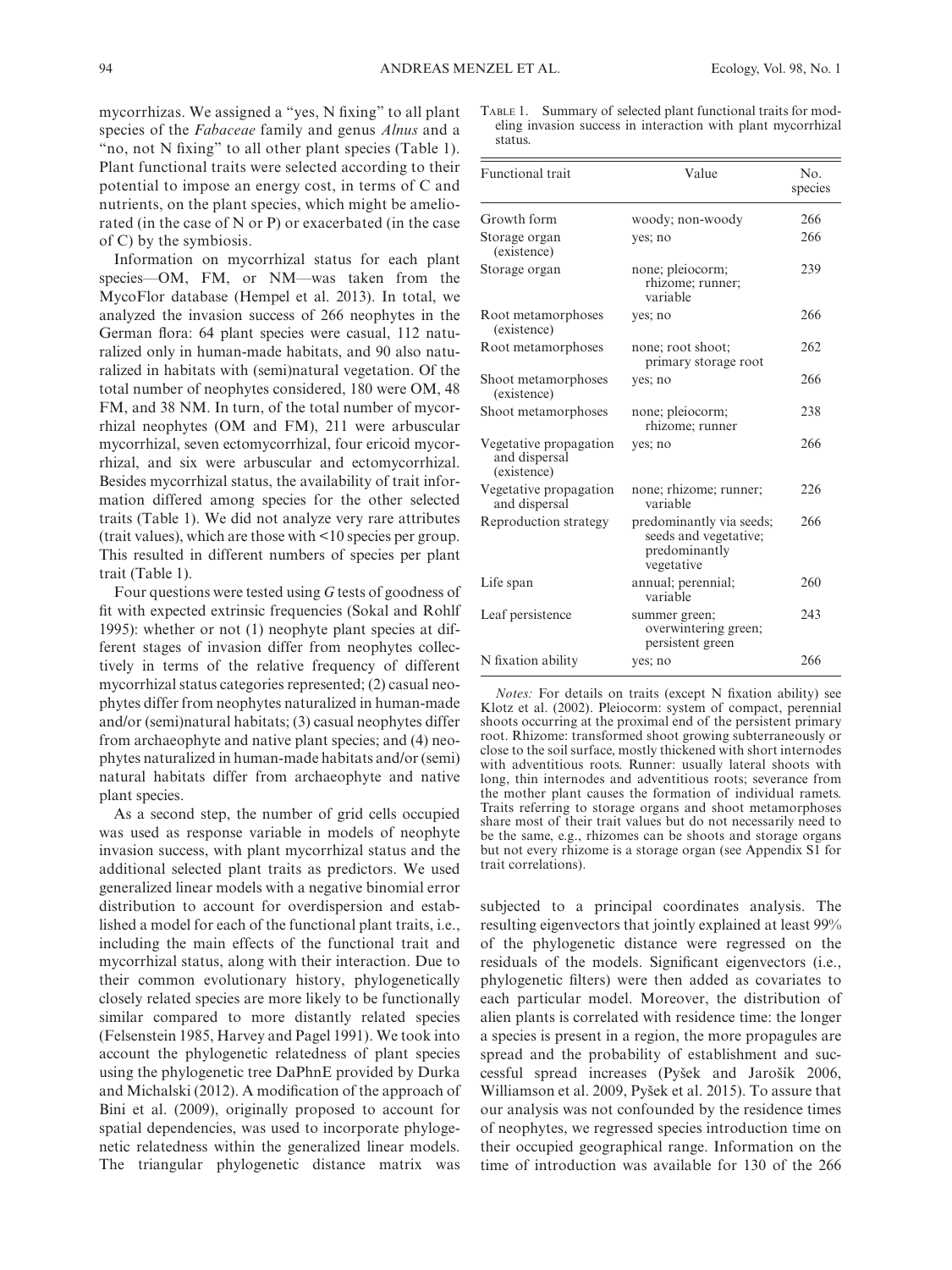species from BiolFlor (Klotz et al. 2002). Residence time did not significantly explain the number of grid cells occupied (Appendix S2). Differences in the mean number of occupied grid cells in Germany among the three mycorrhizal statuses within each attribute of the functional plant traits were tested with Tukey's honestly significant differences post hoc test (Tukey HSD). Furthermore, we conducted an outlier analysis using Cook's distance (Cook and Weisberg 1982) to see whether the model results changed if the plant species with the highest influence on the particular model outcomes were excluded from each particular analysis. We calculated Cook's distance for each of the established traitinteraction models and excluded all plant species with a Cook's distance greater than one while rerunning the particular model without them. Successive changes in significance levels are reported.

All statistical analyses were performed using the statistical software R (version 3.0.2, R Development Core Team 2013), in particular the packages ape (Paradis et al. 2004), lsmeans (Lenth 2016), MASS (Venables and Ripley 2002), and multcomp (Hothorn et al. 2008). Interaction plots were made with the help of ggplot2 (Wickham 2009).

## **RESULTS**

Neophyte plant species at different stages of invasion did not differ from neophytes collectively in the relative frequency of different mycorrhizal statuses  $(G = 2.5,$  $df = 6$ ,  $P = 0.87$ , Appendix S3: Fig. S1); neither did casual neophytes differ from naturalized neophytes in this respect (*G* = 1.44, df = 2, *P* = 0.49, Appendix S3: Fig. S1). However, casual neophytes significantly differed in this respect from archaeophytes ( $G = 7.24$ , df = 2,  $P = 0.03$ , Appendix S3: Fig. S2) and native species  $(G = 6.45,$  $df = 2$ ,  $P = 0.04$ , Appendix S3: Fig. S2), in both cases by being more frequently OM and less frequently FM. Naturalized neophytes significantly differed from archaeophytes (*G* = 13.9, df = 2, *P* < 0.01, Appendix S3: Fig. S3) and native species  $(G = 28.02, df = 2, P < 0.001, Appendix$ S3: Fig. S3) by being more frequently OM and less frequently FM.

In a phylogenetically informed generalized linear model containing all 266 species, mycorrhizal status had a significant effect on the number of occupied grid cells  $(df = 2, deviance = 7.4, P = 0.02; Appendix S4).$  The subsequent post-hoc test revealed that FM neophytes occupied a significantly greater number of grid cells than NM neophytes  $(P < 0.01)$ . Similarly, OM neophytes tended to occupy a greater number of grid cells than NM neophytes ( $P = 0.08$ ), whereas FM and OM species did not differ in this respect ( $P = 0.19$ ). Apart from growth form (df = 1, deviance = 7.7,  $P < 0.01$ ), with grasses and herbs occupying a significantly greater number of grid cells than shrubs and trees, none of the functional plant traits significantly explained the number of occupied grid cells in a single-trait model (Appendix S4). However, we found significant interactions between mycorrhizal status and 9 out of 13 additional traits (Table 2).

The results of Tukey HSD post-hoc analysis revealed that neophytes with storage organs, shoot metamorphoses, or specialized structures promoting vegetative dispersal and propagation, occupied more grid cells if being FM (Fig. 1 and Table 3). In particular, rhizomatous FM species exhibited a positive association with the number of grid cells occupied. Among perennial and non-woody (i.e., herb and grass) species, FM plants were more successful. For woody species (shrubs and trees) and plant species with variable life span, OM neophytes occupied the highest number of grid cells. The same was true for neophytes with primary storage root as type of root metamorphoses (Fig. 1 and Table 3).

## **DISCUSSION**

Our results indicate that being mycorrhizal promotes the invasion success of neophyte plant species in Germany. This is supported by FM neophytes showing a significantly higher invasion success than NM plant species, and OM neophytes tending toward higher invasion success compared to NM species. Moreover, our study is one of the first to demonstrate the significance of interactions between mycorrhizal status and plant functional traits related to morphology, reproduction and life history, in explaining invasion success. We found significant interactions between neophyte mycorrhizal status and 9 out of 13 functional plant traits. This emphasizes the importance of mycorrhizal status in understanding alien plant invasion. Although neophytes are more likely OM than natives and archaeophytes in Germany (Hempel et al. 2013), this mycorrhizal status does not particularly promote invasion success. OM and FM neophytes did not differ in terms of occupied geographical range. However, in interaction with other functional traits, being FM appears to promote invasion success (Table 3). We conclude that being mycorrhizal (OM or FM) is important for the establishment and persistence of neophytes in a new environment and constitutes a competitive advantage compared to NM plants, especially in the early stage of invasion. Being FM seems to be advantageous for persistence and allowing successful spread across a large geographical range, as the flexibility of FM plants may enable a broader set of ecological strategies. This is supported by our finding that the relative frequency of different mycorrhizal statuses did not differ among neophytes at different stages of invasion (casuals against naturalized neophytes, Appendix S3: Fig. S2), but did differ between neophytes and both archaeophytes and natives, which both showed higher proportions of FM plant species (Appendix S3: Fig. S2).

Seedling establishment is promoted by the presence of mycorrhizal fungal symbionts (van der Heijden 2004, Wurst et al. 2011, Koorem et al. 2012). Following establishment, alien plants that are mycorrhizal potentially have immediate access to common mycorrhizal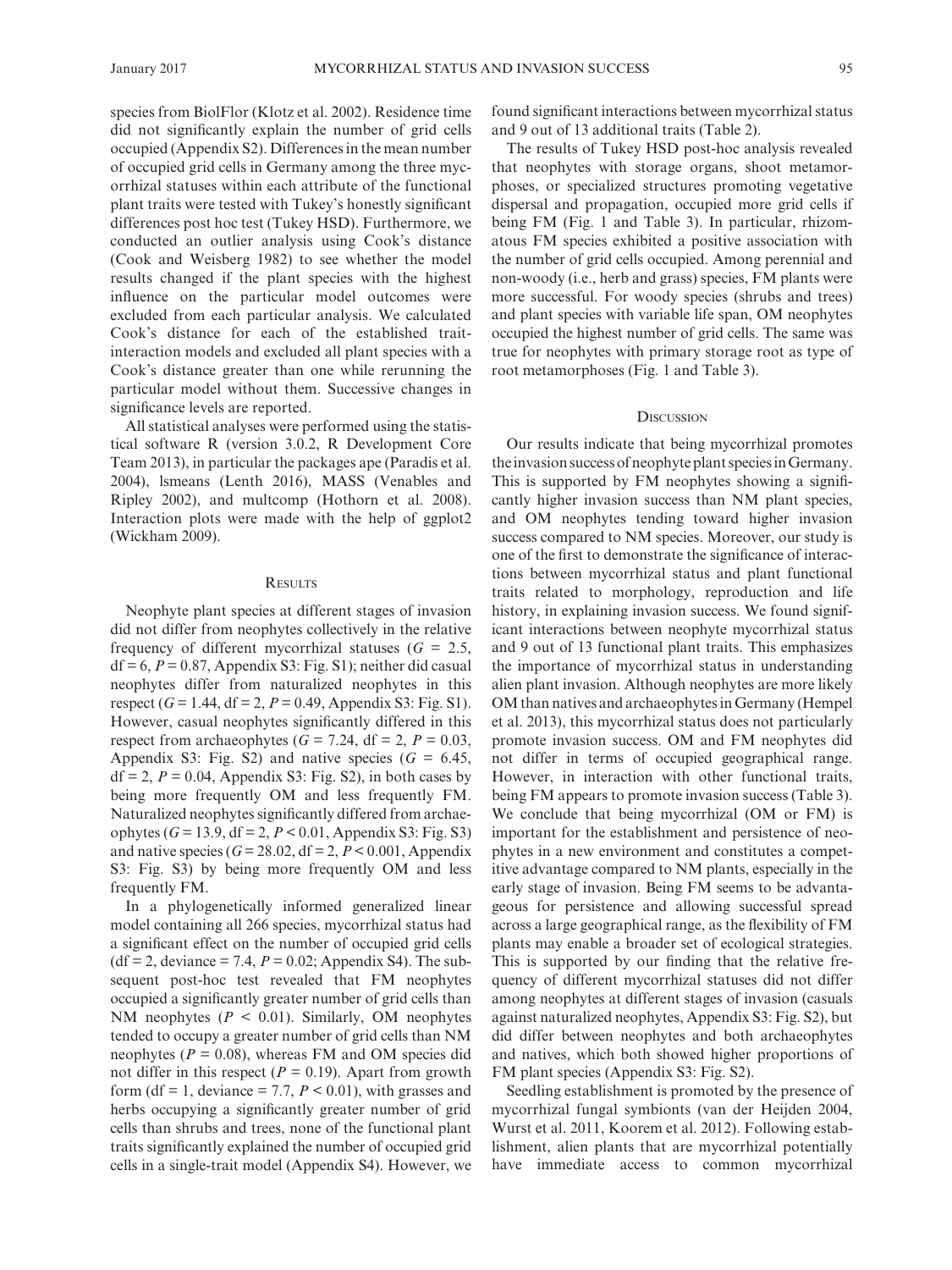|                       | TABLE 2. Results of phylogenetically informed generalized linear models explaining the number of occupied grid cells as a proxy |  |  |  |  |
|-----------------------|---------------------------------------------------------------------------------------------------------------------------------|--|--|--|--|
| for invasion success. |                                                                                                                                 |  |  |  |  |

| Variable                                                   | df                      | Deviance       | $\cal P$ | $P^*$   |
|------------------------------------------------------------|-------------------------|----------------|----------|---------|
| Growth form                                                |                         |                |          |         |
| <b>Growth form</b>                                         | $\mathbf{1}$            | 5.9            | 0.01     | < 0.001 |
| <b>Mycorrhizal status</b>                                  | $\overline{2}$          | 7.5            | 0.02     | 0.006   |
| Growth form × mycorrhizal status                           | $\overline{2}$          | 6.8            | 0.03     | 0.008   |
| Storage organ (existence)                                  |                         |                |          |         |
| Storage organ (existence)                                  | $\mathbf{1}$            | 0.4            | ns       | ns      |
| <b>Mycorrhizal status</b>                                  | $\overline{2}$          | 7.8            | 0.02     | 0.001   |
| Storage organ (existence) × mycorrhizal status             | $\overline{2}$          | 9.8            | 0.007    | < 0.001 |
| Storage organ                                              |                         |                |          |         |
| Storage organ                                              | 4                       | 5.8            | ns       | ns      |
| <b>Mycorrhizal status</b>                                  | $\overline{2}$          | 10.1           | 0.006    | 0.01    |
| Storage organ × mycorrhizal status                         | 8                       | 17.5           | 0.03     | ns      |
| Root metamorphoses (existence)                             |                         |                |          |         |
| Root metamorphoses (existence)                             | $\mathbf{1}$            | 0.2            | ns       | ns      |
| <b>Mycorrhizal</b> status                                  | $\overline{2}$          | 7.4            | 0.02     | 0.02    |
| Root metamorphoses (existence) $\times$ mycorrhizal status | $\mathfrak{2}$          | 0.9            | ns       | ns      |
| Root metamorphoses                                         |                         |                |          |         |
| Root metamorphoses                                         | 2                       | 0.5            | ns       | ns      |
| Mycorrhizal status                                         | $\overline{2}$          | 5.5            | ns       | ns      |
| Root metamorphoses × mycorrhizal status                    | $\overline{\mathbf{4}}$ | 9.8            | 0.04     | ns      |
| Shoot metamorphoses (existence)                            |                         |                |          |         |
| Shoot metamorphoses (existence)                            | 1                       | 0.2            | ns       | ns      |
| <b>Mycorrhizal</b> status                                  | $\overline{2}$          | 7.8            | 0.02     | 0.002   |
| Shoot metamorphoses (existence) × mycorrhizal status       | $\overline{2}$          | 12.5           | 0.002    | < 0.001 |
| Shoot metamorphoses                                        |                         |                |          |         |
| Shoot metamorphoses                                        | 3                       | 0.8            | ns       | ns      |
| <b>Mycorrhizal status</b>                                  | $\overline{2}$          | 8.6            | 0.01     | 0.01    |
| Shoot metamorphoses × mycorrhizal status                   | 6                       | 13.5           | 0.04     | 0.02    |
| Vegetative dispersal (existence)                           |                         |                |          |         |
| Vegetative dispersal (existence)                           | 1                       | 0.3            | ns       | ns      |
| <b>Mycorrhizal status</b>                                  | $\overline{2}$          | 7.6            | 0.02     | < 0.001 |
| Vegetative dispersal (existence) × mycorrhizal status      | $\overline{2}$          | 9.5            | 0.009    | < 0.001 |
| Vegetative dispersal                                       |                         |                |          |         |
| Vegetative dispersal                                       | 3                       | 2.9            | ns       | ns      |
| <b>Mycorrhizal status</b>                                  | $\mathbf{2}$            | $\overline{7}$ | 0.03     | 0.02    |
| Vegetative dispersal × mycorrhizal status                  | 6                       | 19.2           | 0.004    | 0.004   |
| Reproduction strategy                                      |                         |                |          |         |
| Reproduction strategy                                      | 2                       | 1.2            | ns       | ns      |
| <b>Mycorrhizal</b> status                                  | 2                       | 7.6            | 0.02     | 0.002   |
| Reproduction strategy × mycorrhizal status                 | 4                       | 9.3            | ns       | 0.02    |
| Life span                                                  |                         |                |          |         |
| Life span                                                  | 2                       | 1.2            | ns       | ns      |
| <b>Mycorrhizal status</b>                                  | 2                       | $\overline{7}$ | 0.03     | 0.02    |
| Life span × mycorrhizal status                             | $\overline{\mathbf{4}}$ | 15.4           | 0.004    | < 0.001 |
| Leaf persistence                                           |                         |                |          |         |
| Leaf persistence                                           | $\overline{2}$          | 4.7            | ns       | ns      |
| <b>Mycorrhizal status</b>                                  | $\overline{2}$          | 6.9            | 0.03     | ns      |
| Leaf persistence × mycorrhizal status                      | 4                       | 2.5            | ns       | ns      |
| N fixation ability                                         |                         |                |          |         |
| N fixation ability                                         | $\mathbf{1}$            | $\overline{0}$ | ns       | ns      |
| <b>Mycorrhizal status</b>                                  | $\overline{2}$          | 7.4            | 0.02     | 0.002   |
| N fixation ability $\times$ my<br>corrhizal status         | 2                       | 1.6            | ns       | ns      |

*Note:* Error probabilities are displayed (*P*, with, *P*\*, without outliers identified using Cook's distance [Cook and Weisberg 1982]) for the main effect of mycorrhizal status, the main effect of the corresponding additional selected plant trait, and their interaction for each trait–interaction model. Rows in boldface type highlight an error probability  $P \leq 0.05$ ; ns, not significant.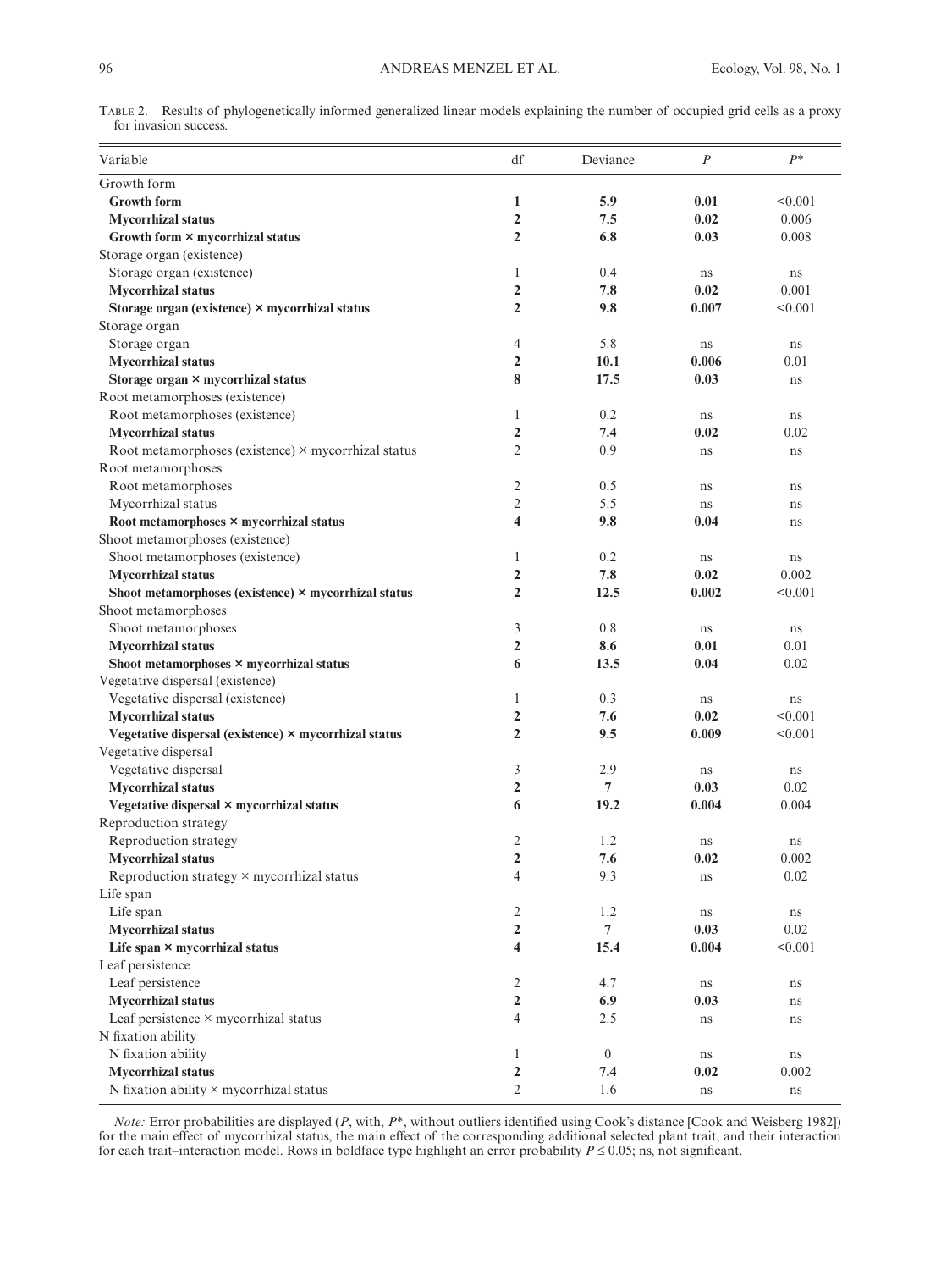networks (Barto et al. 2012). They may profit from additional nutrient (Koide 1991) and water availability (Augé 2001) at relatively low energy cost compared to non-mycorrhizal seedlings. Hence, mycorrhizal alien plant species may obtain a competitive advantage compared to non-mycorrhizal alien plant species. By mediating seedling survival of introduced species, mycorrhizal fungi have the potential to determine whether an alien plant species persists until a second factor occurs (e.g., disturbance) that weakens the competitive strength of natives (Hobbs and Huenneke 1992) and may allow successful spread.

FM neophytes show a significantly higher invasion success compared to NM and OM neophytes when the comparison is made between species with additional morphological structures for storage, propagation and dispersal as well as rhizomatous species or species with longer life span (Fig. 1 and Table 3). This suggests that



Fig. 1. Interaction plots for significant two-way interactions between mycorrhizal status and the shown plant functional traits (Table 2); obligate mycorrhizal (OM) plant species, solid black line and black circles; facultative mycorrhizal (FM) plant species, solid gray line and gray circles; non-mycorrhizal (NM) plant species, dotted line and open circles. Displayed are the least-squares means (±SE) per each trait value interaction. Traits referring to storage organs and shoot metamorphoses share most of their trait values but do not necessarily need to be the same, e.g., rhizomes can be shoots and storage organs but not every rhizome is a storage organ (see Appendix S1 for trait correlations).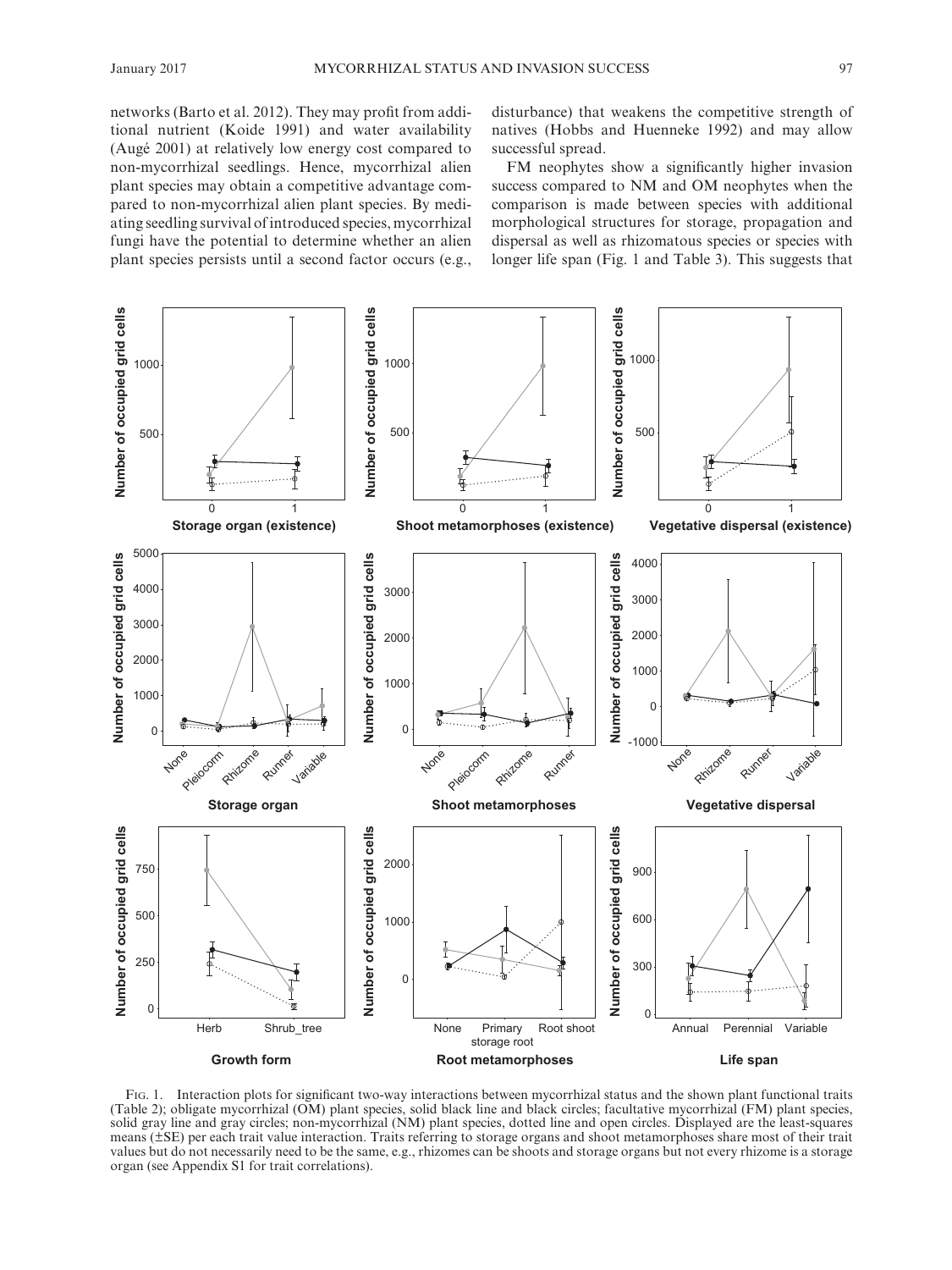Table 3. Results of the Tukey post hoc test following the generalized linear models explaining the number of occupied grid cells; only plant functional traits that showed significant interaction effects with mycorrhizal status are displayed (Table 2).

| <b>Traits</b>                                    | Mycorrhizal status       |                          |                          |  |
|--------------------------------------------------|--------------------------|--------------------------|--------------------------|--|
|                                                  | <b>OM</b>                | <b>FM</b>                | NM                       |  |
| Growth form                                      |                          |                          |                          |  |
| Non-woody                                        | $\overline{\phantom{0}}$ | $\qquad \qquad +$        |                          |  |
| Woody                                            | $\qquad \qquad +$        | $_{\rm NS}$              |                          |  |
| Storage organ (existence)                        |                          |                          |                          |  |
| Yes                                              |                          | $^{+}$                   |                          |  |
| No                                               | <b>NS</b>                | <b>NS</b>                | <b>NS</b>                |  |
| Storage organ                                    |                          |                          |                          |  |
| None                                             | <b>NS</b>                | <b>NS</b>                | <b>NS</b>                |  |
| Pleiocorm                                        | <b>NS</b>                | <b>NS</b>                | <b>NS</b>                |  |
| Rhizome                                          | $\overline{\phantom{a}}$ | $^+$                     | $\qquad \qquad -$        |  |
| Runner                                           | <b>NS</b>                | <b>NS</b>                | <b>NS</b>                |  |
| Variable                                         | <b>NS</b>                | <b>NS</b>                | <b>NS</b>                |  |
| Root metamorphoses                               |                          |                          |                          |  |
| None                                             | —                        | $^{+}$                   | <b>NS</b>                |  |
| Primary storage root                             | $^{+}$                   |                          | <b>NS</b>                |  |
| Root shoot                                       | <b>NS</b>                | <b>NS</b>                | <b>NS</b>                |  |
| Shoot metamorphoses (existence)                  |                          |                          |                          |  |
| Yes                                              | $\overline{\phantom{0}}$ | $^{+}$                   | $\overline{\phantom{0}}$ |  |
| No                                               | <b>NS</b>                | <b>NS</b>                | <b>NS</b>                |  |
| Shoot metamorphoses                              |                          |                          |                          |  |
| None                                             | <b>NS</b>                | <b>NS</b>                | <b>NS</b>                |  |
| Pleiocorm                                        | <b>NS</b>                | <b>NS</b>                | <b>NS</b>                |  |
| Rhizome                                          | $\equiv$                 | $\qquad \qquad +$        | $\qquad \qquad -$        |  |
| Runner                                           | <b>NS</b>                | $_{\rm NS}$              | <b>NS</b>                |  |
| Vegetative propagation and dispersal (existence) |                          |                          |                          |  |
| Yes                                              | $\equiv$                 | $^{+}$                   | <b>NS</b>                |  |
| N <sub>o</sub>                                   | <b>NS</b>                | <b>NS</b>                | <b>NS</b>                |  |
| Vegetative propagation and dispersal             |                          |                          |                          |  |
| None                                             | <b>NS</b>                | <b>NS</b>                | <b>NS</b>                |  |
| Rhizome                                          | $\overline{\phantom{0}}$ | $^+$                     | $\overline{\phantom{0}}$ |  |
| Runner                                           | <b>NS</b>                | <b>NS</b>                | <b>NS</b>                |  |
| Variable                                         | $\equiv$                 | <b>NS</b>                | $^{+}$                   |  |
| Life span                                        |                          |                          |                          |  |
| Annual                                           | <b>NS</b>                | <b>NS</b>                | <b>NS</b>                |  |
| Perennial                                        | $\equiv$                 | $^{+}$                   | $\overline{\phantom{0}}$ |  |
| Variable                                         | $^{+}$                   | $\overline{\phantom{0}}$ | <b>NS</b>                |  |
| Number of positive associations                  | 3                        | 9                        | $\mathbf{1}$             |  |

*Notes:* OM, obligate mycorrhizal; FM, facultative mycorrhizal; NM, non-mycorrhizal. A plus sign indicates a significantly higher, and a minus sign a significantly lower, number of occupied grid cells between categories of mycorrhizal status within each row of the table (Freeman Tukey test; *P* < 0.05). NS marks nonsignificant differences, i.e., no significant differences were found to any of the other mycorrhizal statuses. The last row gives the sum of the positive associations in terms of occupied grid cells for all 27 mycorrhizal status × plant trait level combinations. Pleiocorm: system of compact, perennial shoots occurring at the proximal end of the persistent primary root. Rhizome: transformed shoot growing subterraneously or close to the soil surface, mostly thickened with short internodes with adventitious roots. Runner: usually lateral shoots with long, thin internodes and adventitious roots; severance from the mother plant causes the formation of individual ramets. Traits referring to storage organs and shoot metamorphoses share most of their trait values but do not necessarily need to be the same, e.g., rhizomes can be shoots and storage organs but not every rhizome is a storage organ (see Appendix S1 for trait correlations).

flexibility of C investments can be a crucial advantage for FM neophytes that exhibit these high energy cost characteristics. Assuming that FM plant species are able to regulate their mycorrhizal association with changing abiotic or biotic conditions (Grman 2012, Grman et al. 2012), for example, such that mycorrhiza is reduced if C is limiting, this may allow plants to pursue different strategies depending on the prevailing conditions. Hence, FM neophytes are more likely than NM or OM neophytes to possess a versatile range of ecological strategies, as OM and NM neophytes lack flexibility in their mycorrhizal association. Additionally, this potentially explains the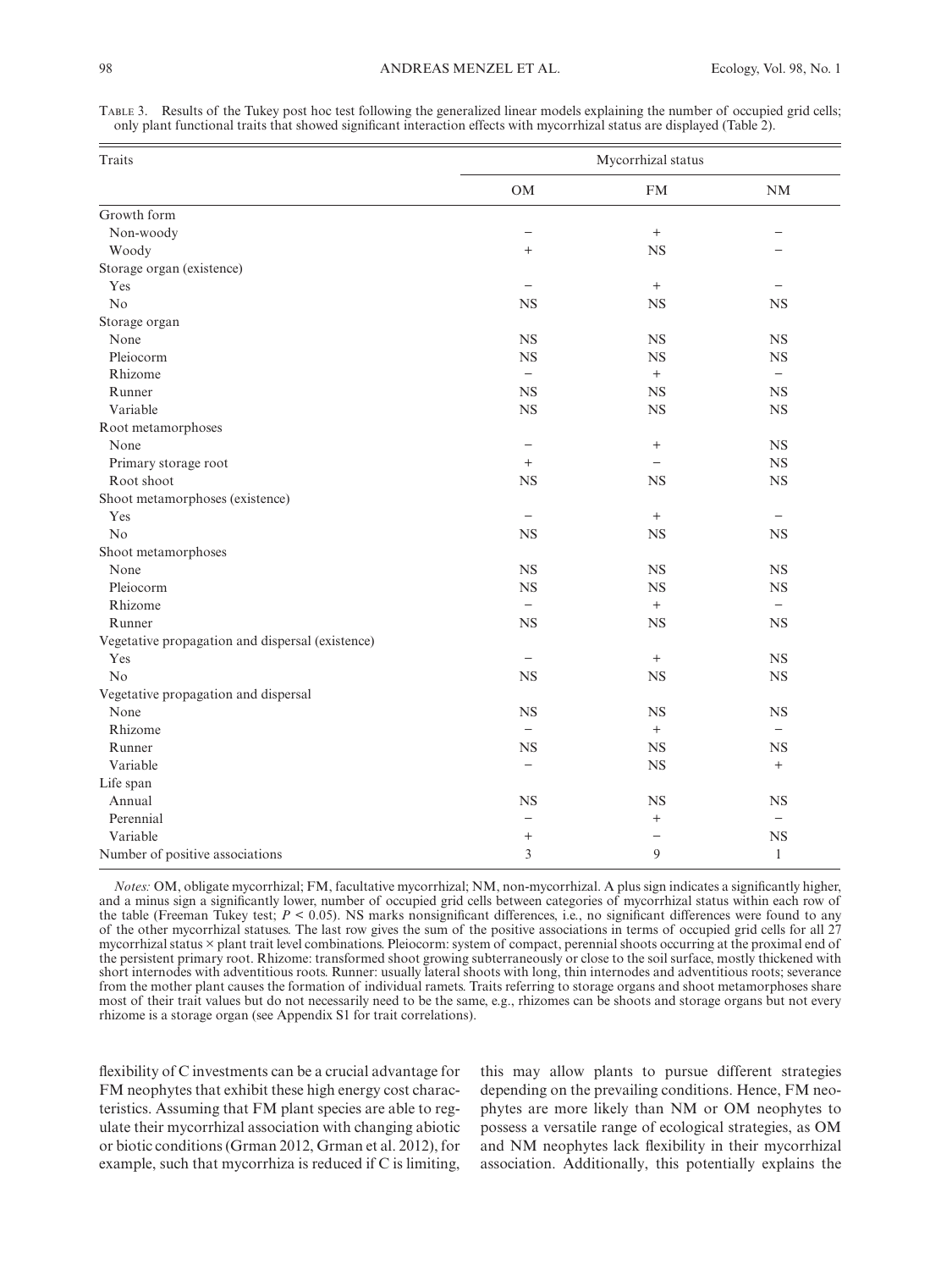results of Hempel et al. (2013), who demonstrated that FM species in general show wider ecological amplitudes and occupy larger geographical ranges. However, the (nutritional or other) benefits gained from the symbiosis seem to exceed the (C) costs, as our results indicate that OM neophytes occupy a larger geographical range than NM neophytes. Nevertheless, further investigation is needed to understand the physiological mechanisms underlying the trade-offs as well as the ability of FM plant species to modify their mycorrhizal association depending on local abiotic and biotic conditions.

The great majority of mycorrhizal neophytes in our analysis are involved in an AM relationship (93%), indicating that mycorrhizal type may also influence the establishment of neophyte plant species. The AM symbiosis is relatively non-specific in terms of both plant and fungal partners (Moora et al. 2011) and taxa of AM fungi are known to be globally distributed (Davison et al. 2015). Contrary to ectomycorrhizal plants, for which the lack of symbionts is believed to act as a barrier (Richardson et al. 2000*a*, Nuñez et al. 2009), the availability of a fungal partner should not constrain the establishment in new environments of alien plants engaged in an arbuscular mycorrhiza. Nevertheless, the numbers of ectomycorrhizal and ericoid plant species considered here were too few to conduct an additional analysis to gain insights into differences between neophytes associated with different mycorrhizal types.

Further insights may be obtained by investigating neophytes that belong to the *Arum* or *Paris* structural type of the AM symbiosis (Smith and Smith 1997, Dickson et al. 2007). Alien plants that are AM are more often from the *Arum* than the *Paris* type (Shah et al. 2009*b*, Majewska et al. 2015). Ahulu et al. (2005) reported a higher proportion of plants with the former rather than the latter type in early successional stages, which indicates functional differences among the two types. Nevertheless, these differences are little understood, especially concerning nutrient transfer, and data on AM structural type is still patchy and mostly available at the family level only (Dickson et al. 2007). However, if data availability increases, future analyses incorporating AM structural type will deepen our knowledge of the interplay between mycorrhizal status and other plant functional traits in explaining the invasion success of alien plants.

Mycorrhizal symbioses are known to function along a mutualism–parasitism continuum (Johnson et al. 1997), and Klironomos (2003) even demonstrated that the plant response to AM fungi varies with the geographic match of plant and fungal species. Nevertheless, studies addressing the continuum typically investigated single plant and fungal individuals. At the plant community level and under natural conditions it is most likely that plants interact mainly with mycorrhizal fungi that optimize their fitness (Bever et al. 2009, Kiers et al. 2011), as reflected in the higher number of occupied grid cells by OM and FM compared to NM species (Fig. 1). However, the fact that FM species are more successful in terms of geographic spread compared to OM species, indicates that in conditions where the benefits of the symbiosis are slight (e.g., in high soil nutrient concentrations), the obligate costs imposed on OM species might shift the symbiosis into the direction of parasitism (Johnson et al. 1997). Additionally, the invasion success of alien plant species can be influenced by the neighboring plants' functional group identity (Bunn et al. 2015) as well as the neighboring plants' species identity (Callaway et al. 2001, 2003). Some authors even suggest that invasion by alien plants is contingent upon neighbor identity (Shah et al. 2008). However, at our chosen scale with a grid cell size of  $\sim$ 130 km<sup>2</sup>, it is impossible to disentangle which plants grow in the immediate neighborhood of the selected neophytes and this fact made it impossible to incorporate the existence of any neighboring effects.

Our findings appear transferable to other regions in Europe, as Fitter (2005) found that alien plant species disproportionally represented plant families that typically associate with mycorrhizal fungi, compared to the native flora of Great Britain, which is similar to the starting point of our analysis. The contrasting conclusions of Pringle et al. (2009) concerning alien plants in California might reflect the different evolutionary histories of the respective alien floras, and especially the strong and long-term exposure of aliens of European origin to intensive agriculture (i.e., North American aliens; La Sorte and Pyšek 2009, Seifert et al. 2009). However, the different conclusions may also reflect aspects of the data and analysis (including the availability of mycorrhizal trait information) that differed between this study and that of Pringle et al. (2009). Thus, it remains to be fully established whether or not the findings of our study apply to this and other geographical regions. Moreover, additional investigation is needed to disentangle why many more neophytes in Germany are OM and not FM (Hempel et al. 2013), although they do not significantly differ in their invasion success. A qualitative difference in mycorrhizal responsiveness between OM and FM species, especially in the stage of seedling establishment, may be one possible explanation. Additionally, the trait models would certainly benefit from accounting for the abundance of plant species. Using presence/ absence data, rare species disproportionally influence the models. Unfortunately, such abundance data are not available, although FLORKART (provided by the German Federal Agency for Nature Conservation) is one of the best documented databases of regional plant distributions.

Although the mycorrhizal symbiosis has long been a focus for invasion biologists (Richardson et al. 2000*a*, Reinhart and Callaway 2006, Pringle et al. 2009, Shah et al. 2009*a*, Bunn et al. 2015), we do not know of any study combining plant mycorrhizal status with other plant functional traits. Therefore, we encourage the consideration of mycorrhizal status and related mycorrhizal plant traits in future analyses of alien plant invasion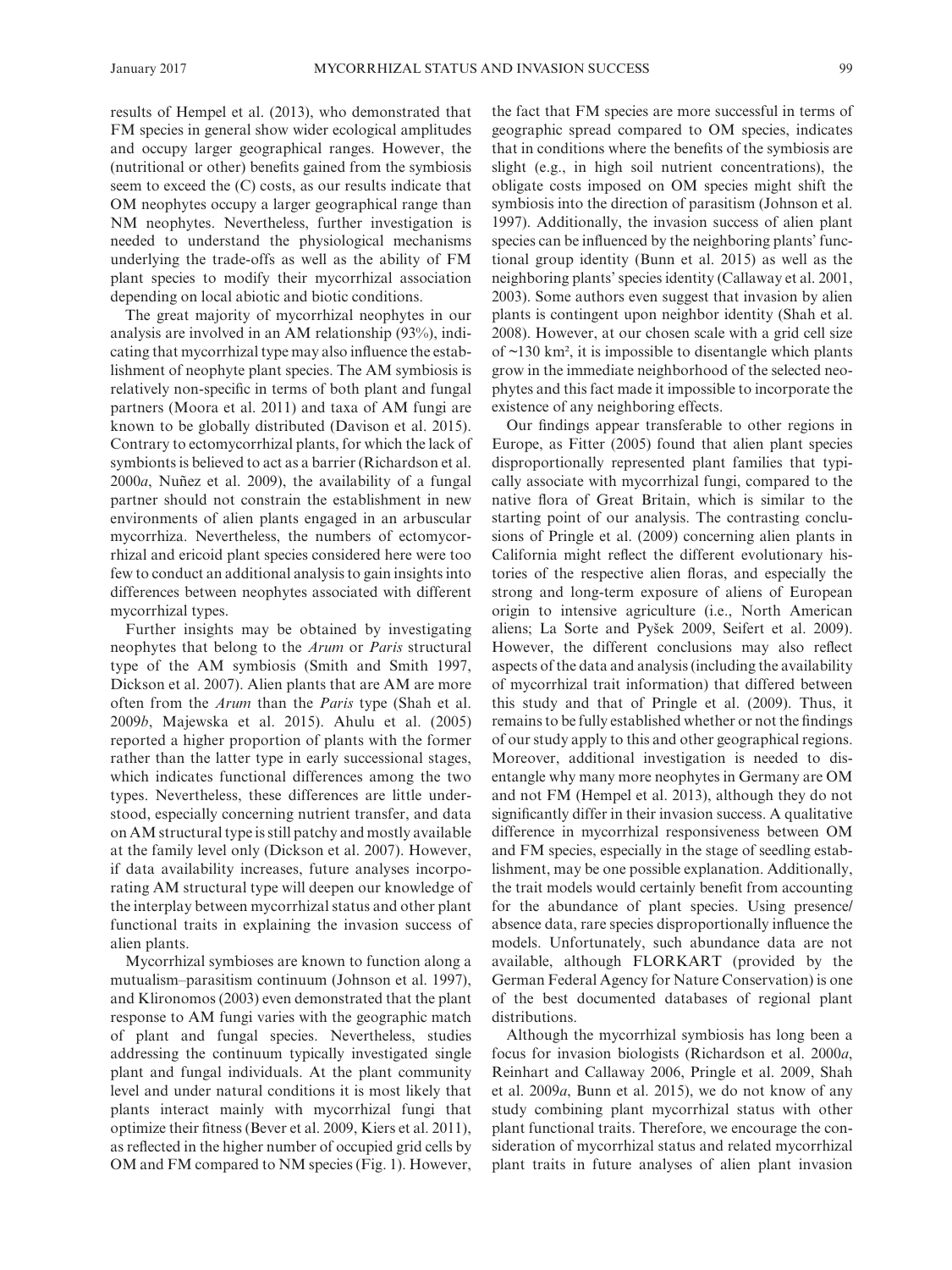success. Such analyses would further benefit if root traits are included (Maherali 2014, Yang et al. 2015), the traits of mycorrhizal fungi are conceptualized (Öpik and Moora 2012, Aguilar-Trigueros et al. 2014, 2015, Koide et al. 2014) and interactions with other factors such as above- and belowground herbivory are taken into account (Barto and Rillig 2010, Kempel et al. 2013). This will enhance our functional understanding of alien plant invasion and will provide a fruitful context for understanding the role of the mycorrhizal symbiosis.

#### **ACKNOWLEDGMENTS**

M. C. Rillig acknowledges funding from Federal Ministry for Education and Research (BMBF) for the project "Bridging in Biodiversity Science (BIBS)" (funding number 01LC1501A). M. Moora and M. Zobel were supported by grants from the Estonian Research Council (IUT 20-28) and by the European Regional Development Fund (Centre of Excellence EcolChange). P. Pyšek was supported by long-term research development project RVO 67985939 (The Czech Academy of Sciences), project no. 14-36079G, Centre of Excellence PLADIAS (Czech Science Foundation) and Praemium Academiae award from The Czech Academy of Sciences. We are grateful to John Davison for helpful comments on the earlier version of the manuscript.

### Literature Cited

- Aguilar-Trigueros, C. A., J. R. Powell, I. C. Anderson, J. Antonovics, and M. C. Rillig. 2014. Ecological understanding of root-infecting fungi using trait-based approaches. Trends in Plant Science 19:432–438.
- Aguilar-Trigueros, C. A., et al. 2015. Branching out: towards a trait-based understanding of fungal ecology. Fungal Biology Reviews 29:34–41.
- Ahulu, E. M., M. Nakata, and M. Nonaka. 2005. Arum- and Paris-type arbuscular mycorrhizas in a mixed pine forest on sand dune soil in Niigata Prefecture, central Honshu, Japan. Mycorrhiza 15:129–136.
- Augé, R. M. 2001. Water relations, drought and vesiculararbuscular mycorrhizal symbiosis. Mycorrhiza 11:3–42.
- Barto, E. K., and M. C. Rillig. 2010. Does herbivory really suppress mycorrhiza? A meta-analysis. Journal of Ecology 98: 745–753.
- Barto, E. K., J. D. Weidenhamer, D. Cipollini, and M. C. Rillig. 2012. Fungal superhighways: Do common mycorrhizal networks enhance below ground communication? Trends in Plant Science 17:633–637.
- Bever, J. D., S. C. Richardson, B. M. Lawrence, J. Holmes, and M. Watson. 2009. Preferential allocation to beneficial symbiont with spatial structure maintains mycorrhizal mutualism. Ecology Letters 12:13–21.
- Bezemer, T. M., J. A. Harvey, and J. T. Cronin. 2014. Response of native insect communities to invasive plants. Annual Review of Entomology 59:119–141.
- Bini, L. M., et al. 2009. Coefficient shifts in geographical ecology: an empirical evaluation of spatial and non-spatial regression. Ecography 32:193–204.
- Blackburn, T. M., P. Pyšek, S. Bacher, J. T. Carlton, R. P. Duncan, V. Jarošík, J. R. U. Wilson, and D. M. Richardson. 2011. A proposed unified framework for biological invasions. Trends in Ecology and Evolution 26:333–339.
- Bunn, R. A., P. W. Ramsey, and Y. Lekberg. 2015. Do native and invasive plants differ in their interactions with arbuscular

mycorrhizal fungi? A meta-analysis. Journal of Ecology 103:1547–1556.

- Callaway, R. M., B. E. Mahall, C. Wicks, J. Pankey, and C. A. Zabinski. 2003. Soil fungi and the effects of an invasive forb on grasses: neighbor identity matters. Ecology 84:129–135.
- Callaway, R. M., B. Newingham, C. A. Zabinski, and B. E. Mahall. 2001. Compensatory growth and competetive ability of an invasive weed are enhanced by soil fungi and native neighbours. Ecology Letters 4:429–433.
- Callaway, R. M., G. Thelen, S. Barth, P. Ramsey, and J. Gannon. 2004. Soil fungi alter interactions between the invader *Centaurea maculosa* and North American natives. Ecology 85:1062–1071.
- Chmura, D., and E. Gucwa-Przepiora. 2012. Interactions between arbuscular mycorrhiza and the growth of the invasive alien annual *Impatiens parviflora* DC: a study of forest type and soil properties in nature reserves (S Poland). Applied Soil Ecology 62:71–80.
- Cook, R., and S. Weisberg. 1982. Residuals and influence in regression. Chapman & Hall, New York, New York, USA.
- Davison, J., et al. 2015. Global assessment of arbuscular mycorrhizal fungus diversity reveals very low endemism. Science 349:970–973.
- Dickie, I. A., N. Bolstridge, J. A. Cooper, and D. A. Peltzer. 2010. Co-invasion by *Pinus* and its mycorrhizal fungi. New Phytologist 187:475–484.
- Dickson, S., F. A. Smith, and S. E. Smith. 2007. Structural differences in arbuscular mycorrhizal symbioses: More than 100 years after Gallaud, where next? Mycorrhiza 17: 375–393.
- Durka, W., and S. G. Michalski. 2012. DaPhnE: a dated phylogeny of a large European flora for phylogenetically informed ecological analyses. Ecology 93:2297.
- Felsenstein, J. 1985. Phylogenies and the comparative method. American Naturalist 125:1–15.
- Fitter, A. H. 2005. Darkness visible: reflections on underground ecology. Journal of Ecology 93:231–243.
- Fumanal, B., C. Plenchette, B. Chauvel, and F. Bretagnolle. 2006. Which role can arbuscular mycorrhizal fungi play in the facilitation of *Ambrosia artemisiifolia* L. invasion in France? Mycorrhiza 17:25–35.
- Grman, E. 2012. Plant species differ in their ability to reduce allocation to non-beneficial arbuscular mycorrhizal fungi. Ecology 93:711–718.
- Grman, E., T. M. P. Robinson, and C. A. Klausmeier. 2012. Ecological specialization and trade affect the outcome of negotiations in mutualism. American Naturalist 179:567–581.
- Hartnett, D. C., and G. W. T. Wilson. 2002. The role of mycorrhizas in plant community structure and dynamics: lessons from grasslands. Plant and Soil 244:319–331.
- Harvey, P., and M. Pagel. 1991. The comparative method in evolutionary biology. University Press, Oxford, UK.
- Hawkes, C. V., J. Belnap, C. D'Antonio, and M. K. Firestone. 2006. Arbuscular mycorrhizal assemblages in native plant roots change in the presence of invasive exotic grasses. Plant and Soil 281:369–380.
- Hempel, S., L. Götzenberger, I. Kühn, S. G. Michalski, M. C. Rillig, M. Zobel, and M. Moora. 2013. Mycorrhizas in the Central European flora—relationships with plant life history traits and ecology. Ecology 94:1389–1399.
- Hobbie, E. A., and J. E. Hobbie. 2008. Natural abundance of (15)N in nitrogen-limited forests and tundra can estimate nitrogen cycling through mycorrhizal fungi: a review. Ecosystems 11:815–830.
- Hobbs, R. J., and L. F. Huenneke. 1992. Disturbance, diversity, and invasion: implications for conservation. Conservation Biology 6:324–337.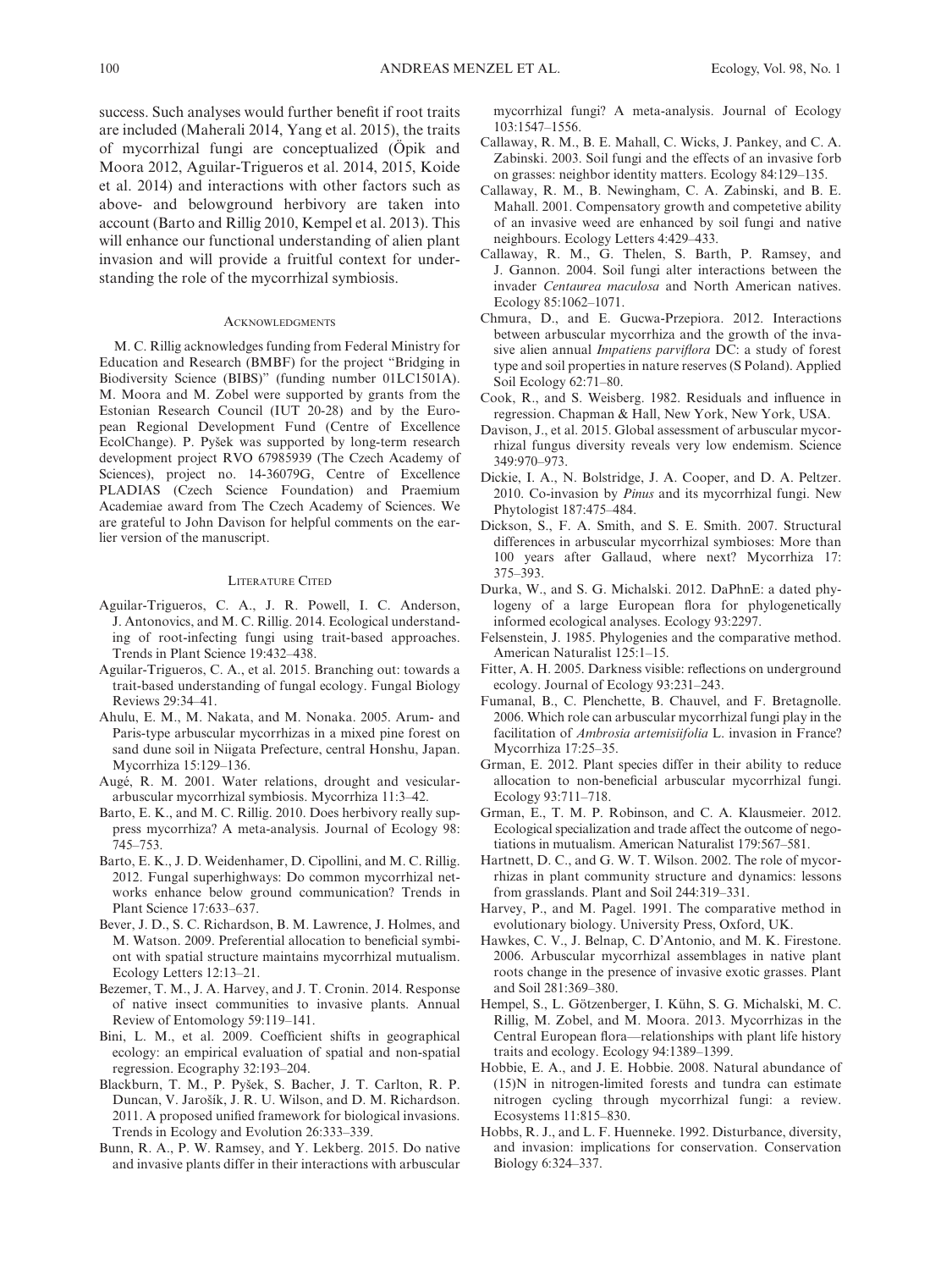- Hothorn, T., F. Bretz, and P. Westfall. 2008. Simultaneous inference in general parametric models. Biometrical Journal 50:346–363.
- Johnson, N. C., J. H. Graham, and F. A. Smith. 1997. Functioning of mycorrhizal associations along the mutualismparasitism continuum. New Phytologist 135:575–585.
- Kempel, A., P. Nater, M. Fischer, and M. van Kleunen. 2013. Plant-microbe-herbivore interactions in invasive and noninvasive alien plant species. Functional Ecology 27:498–508.
- Kiers, E. T., et al. 2011. Reciprocal rewards stabilize cooperation in the mycorrhizal symbiosis. Science 333:880–882.
- Klironomos, J. N. 2003. Variation in plant response to native and exotic arbuscular mycorrhizal fungi. Ecology 84:2292–2301.
- Klironomos, J. N., et al. 2011. Forces that structure plant communities: quantifying the importance of the mycorrhizal symbiosis. New Phytologist 189:366–370.
- Klotz, S., I. Kühn, and W. Durka. 2002. Biolflor—eine Datenbank mit biologisch-ökologischen Merkmalen zur Flora von Deutschland. Schriftenreihe für Vegetationskunde 38:1–334. Bundesamt für Naturschutz, Bonn, Germany.
- Knapp, S., and I. Kühn. 2012. Origin matters: widely distributed native and non-native species benefit from different functional traits. Ecology Letters 15:696–703.
- Koide, R. T. 1991. Nutrient supply, nutrient demand and plant response to mycorrhizal infection. New Phytologist 117: 365–386.
- Koide, R. T., C. Fernandez, and G. Malcolm. 2014. Determining place and process: functional traits of ectomycorrhizal fungi that affect both community structure and ecosystem function. New Phytologist 201:433–439.
- Koorem, K., Ü. Saks, V. Söber, A. Uibopuu, M. Öpik, M. Zobel, and M. Moora. 2012. Effects of arbuscular mycorrhiza on community composition and seedling recruitment in temperate forest understory. Basic and Applied Ecology 13:663–672.
- Küster, E. C., W. Durka, I. Kühn, and S. Klotz. 2010. Differences in the trait compositions of non-indigenous and native plants across Germany. Biological Invasions 12:2001–2012.
- Küster, E. C., I. Kühn, H. Bruelheide, and S. Klotz. 2008. Trait interactions help explain plant invasion success in the German flora. Journal of Ecology 96:860–868.
- La Sorte, F. A., and P. Pyšek. 2009. Extra-regional residence time as a correlate of plant invasiveness: European archaeophytes in North America. Ecology 90:2589–2597.
- Lenth, R. V. 2016. Least-squares means: the R package lsmeans. Journal of Statistical Software 69:1–33.
- Maherali, H. 2014. Is there an association between root architecture and mycorrhizal growth response? New Phytologist 204:192–200.
- Majewska, M. L., J. Błaszkowski, M. Nobis, K. Rola, A. Nobis, D. Łakomiec, P. Czachura, and S. Zubek. 2015. Rootinhabitating fungi in alien plant species in relation to invasion status and soil chemical properties. Symbiosis 65:101–115.
- Moora, M. 2014. Mycorrhizal traits and plant communities: perspectives for integration. Journal of Vegetation Science 25:1126–1132.
- Moora, M., et al. 2011. Alien plants associate with widespread generalist arbuscular mycorrhizal fungal taxa: evidence from a continental-scale study using massively parallel 454 sequencing. Journal of Biogeography 38:1305–1317.
- Nuñez, M. A., and I. A. Dickie. 2014. Invasive belowground mutualists of woody plants. Biological Invasions 16:645–661.
- Nuñez, M. A., T. R. Horton, and D. Simberloff. 2009. Lack of belowground mutualisms hinders Pinaceae invasions. Ecology 90:2352–2359.
- Onipchenko, V., and M. Zobel. 2000. Mycorrhiza, vegetative mobility and responses to disturbance of alpine plants in the Northwestern Caucasus. Folia Geobotanica 35:1–11.
- Öpik, M., and M. Moora. 2012. Missing nodes and links in mycorrhizal networks. New Phytologist 194:304–306.
- Paradis, E., J. Claude, and K. Strimmer. 2004. APE: analyses of phylogenetics and evolution in R language. Bioinformatics 20:289–290.
- Philip, L. J., U. Posluszny, and J. N. Klironomos. 2001. The influence of mycorrhizal colonization on the vegetative growth and sexual reproductive potential of *Lythrum salicaria* L. Canadian Journal of Botany 79:381–388.
- Pringle, A., J. D. Bever, M. Gardes, J. L. Parrent, M. C. Rillig, and J. N. Klironomos. 2009. Mycorrhizal symbioses and plant invasions. Annual Review of Ecology, Evolution, and Systematics 40:699–715.
- Pyšek, P., and V. Jarošík. 2006. Residence time determines the distribution of alien plants. Pages 77–96 *in* Inderjit, editor. Invasive plants: ecological and agricultural aspects. Birkhäuser Verlag, Basel, Switzerland.
- Pyšek, P., D. M. Richardson, and M. Williamson. 2004. Predicting and explaining plant invasions through analysis of source area floras: some critical considerations. Diversity and Distributions 10:179–187.
- Pyšek, P., et al. 2011. Successful invaders co-opt pollinators of native flora and accumulate insect pollinators with increasing residence time. Ecological Monographs 81: 277–293.
- Pyšek, P., et al. 2015. Naturalization of central European plants in North America: species traits habitats, propagule pressure, residence time. Ecology 96:762–774.
- R Development Core Team. 2013. R: a language and environment for statistical computing. R Foundation for Statistical Computing, Vienna, Austria.<https://www.r-project.org/>
- Reinhart, K. O., and R. M. Callaway. 2006. Soil biota and invasive plants. New Phytologist 170:445–457.
- Richardson, D. M., N. D. Allsopp, C. Antonio, S. Milton, and M. Rejmánek. 2000*a*. Plant invasions—the role of mutualisms. Biological Reviews 75:65–93.
- Richardson, D. M., P. Pyšek, M. Rejmánek, M. G. Barbour, F. D. Panetta, and C. J. West. 2000*b*. Naturalization and invasion of alien plants: concepts and definitions. Diversity and Distributions 6:93–107.
- Seifert, E. K., J. D. Bever, and J. L. Maron. 2009. Evidence for the evolution of reduced mycorrhizal dependence during plant invasion. Ecology 90:1055–1062.
- Shah, M. A., Z. A. Reshi, and I. Rashid. 2008. Mycorrhizal source and neighbour identity differently influence *Anthemis cotula* L. invasion in the Kashmir Himalaya, India. Applied Soil Ecology 40:330–337.
- Shah, M. A., Z. A. Reshi, and D. P. Khasa. 2009*a*. Arbuscular mycorrhizas: drivers or passengers of alien plant invasion. Botanical Review 75:397–417.
- Shah, M. A., Z. A. Reshi, and D. P. Khasa. 2009*b*. Arbuscular mycorrhizal status of some Kashmir Himalayan alien invasive plants. Mycorrhiza 20:67–72.
- Simberloff, D., et al. 2013. Impacts of biological invasions: what's what and the way forward. Trends in Ecology & Evolution 28:58–66.
- Smith, S. E., and D. J. Read. 2008. Mycorrhizal symbiosis. Elsevier, Amsterdam, The Netherlands.
- Smith, F. A., and S. E. Smith. 1997. Structural diversity in (vesicular)-arbuscular mycorrhizal symbioses. New Phytologist 137:373–388.
- Smith, S. E., and F. A. Smith. 2011. Roles of arbuscular mycorrhizas in plant nutrition and growth: new paradigms from cellular to ecosystem scales. Annual Review of Plant Biology 62:227–250.
- Sokal, R., and F. Rohlf. 1995. Biometry. Freeman, New York, New York, USA.